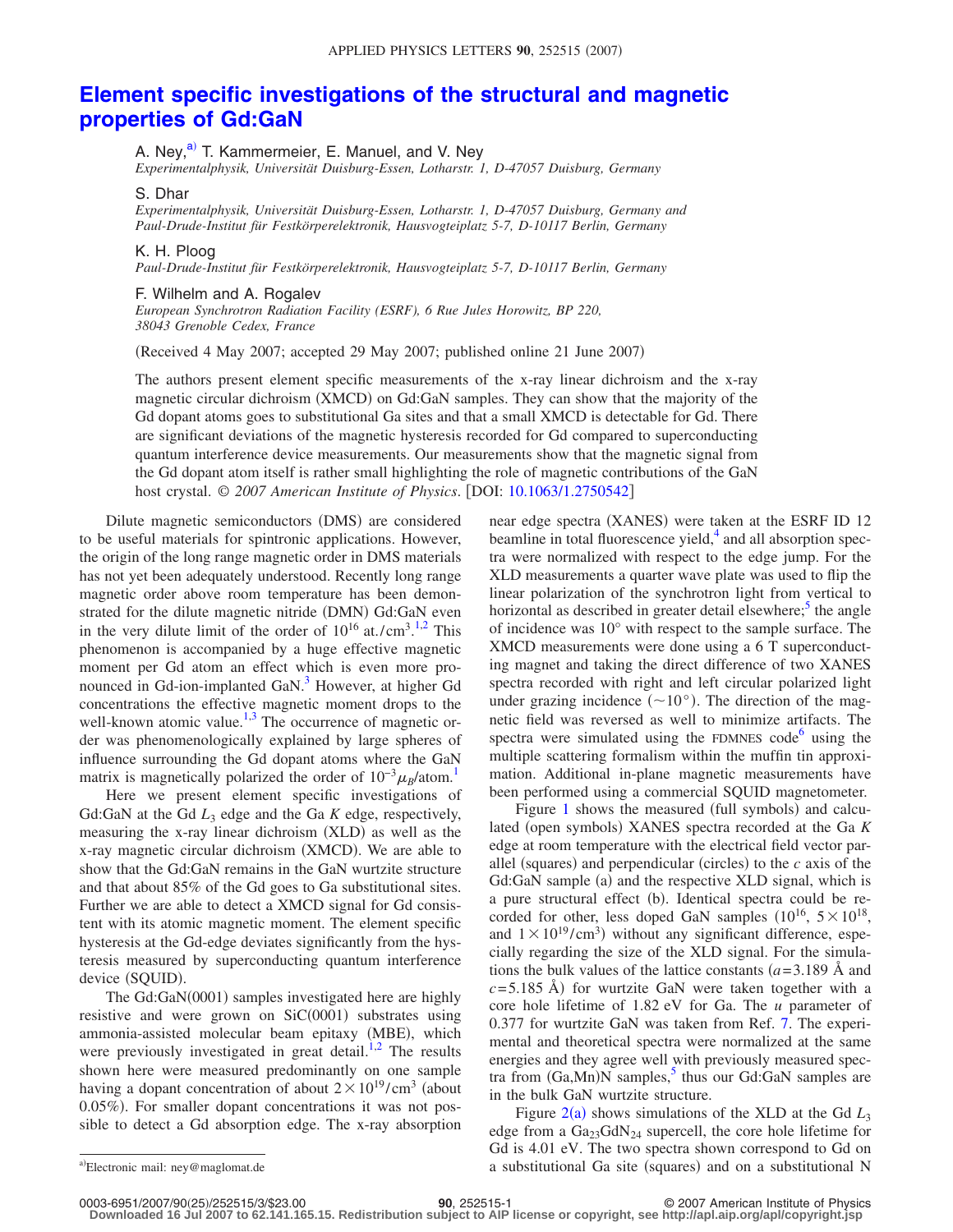<span id="page-1-0"></span>

<span id="page-1-1"></span>

FIG. 1. (Color online) (a) Measured and calculated normalized XANES spectra of the Ga *K* edge of GaN for two perpendicular orientations of the linearly polarized light. The measurements were taken at 300 K under 10° grazing incidence. (b) Resulting calculated and measured XLD signature of the wurtzite structure of GaN.

site (circles); note, that the absolute size of the XLD at the *L* edge is much smaller (about a factor of 10) compared to *K* edge, nevertheless a clear difference between Gd on Ga sites and N sites (antisites) is visible. Other possible Gd positions or neighboring Gd atoms are significantly different. Comparing the simulations with the experimental data recorded at 300 K in Fig.  $2(b)$  $2(b)$  one sees that the Gd is predominantly on substitutional Ga sites in a comparable wurtzite environment the negative peak at 7.243 keV and the positive peak at 7.247 eV correspond well with the respective peaks of Ga at  $10.369$  $10.369$  and  $10.373$  keV, respectively, see Fig. 1); the deviations around 13 eV above the edge (at 7.253 keV) are also visible in the  $K$  edge XLD of pure GaN (at  $10.377$  keV) which originate from the muffin-tin approximation.<sup>6</sup> Because of the smaller overall XLD signal at the  $L<sub>3</sub>$  edge they are more pronounced here. Note that Gd on random interstitial sites would only reduce the overall size of the normalized XLD signal since it has no XLD signature at all. We show exemplarily the linear superposition of 5%, 15%, and 25% of Gd on antisites to illustrate that the experimental data are conclusive with  $(85±5)\%$  of Gd on substitutional Ga sites, since 5% show a too large and 25% a too low XLD intesitiy at 7.247 keV, which is the dominant XLD feature for the wurtzite cystal. In particular, we can exclude phase separation (Gd-N-Gd bonds), or metallic Gd clusters (Gd-Gd bonds) within a few percentage of the overall doping level, which would show a significantly different XLD signature; only a small fraction of antisites cannot be excluded. Within the accuracy of our measurement we can thus conclude that the Gd:GaN samples are good DMN with low antisite disor-

FIG. 2. (Color online) (a) XLD spectra at the Gd  $L_3$  edge for Gd on Ga sites (squares) and at N sites (antisites, cirles) calculated for a wurtzite  $Ga_{23}GdN_{24}$  supercell. (b) Comparison between the measured (300 K) and simulated XLD spectra for 5%, 15%, and 25% of Gd on N sites.

der and without any detectable clustering in agreement with earlier x-ray diffraction studies. $1,2$  $1,2$ 

Figure [3](#page-1-2) shows the normalized XANES and XMCD spectra recorded at the Gd  $L_3$  edge at 40 K. The XMCD signal is the direct difference between two normalized XANES spectra recorded with right and left circular polarized lights, respectively. In addition, to minimize artifacts, the difference spectra were recorded in an external magnetic field of  $\pm 6$  T. A clear dichroic signal of the order of 3% with respect to the edge jump is visible. The XMCD signal increases to about  $7.5\%$  at  $7$  K (not shown). The spectral shape of the XANES and the XMCD signal compare well with

<span id="page-1-2"></span>

FIG. 3. (Color online) Normalized XANES and XMCD spectra recorded at the Gd *L*<sup>3</sup> edge at 40 K. For the XMCD signal the direct difference between the normalized XANES spectra with right and left circular polarized light was taken and in addition these difference spectra were taken in a magnetic field of  $\pm 6$  T. The maximum size of the XMCD signal is about 3%.

**Downloaded 16 Jul 2007 to 62.141.165.15. Redistribution subject to AIP license or copyright, see http://apl.aip.org/apl/copyright.jsp**